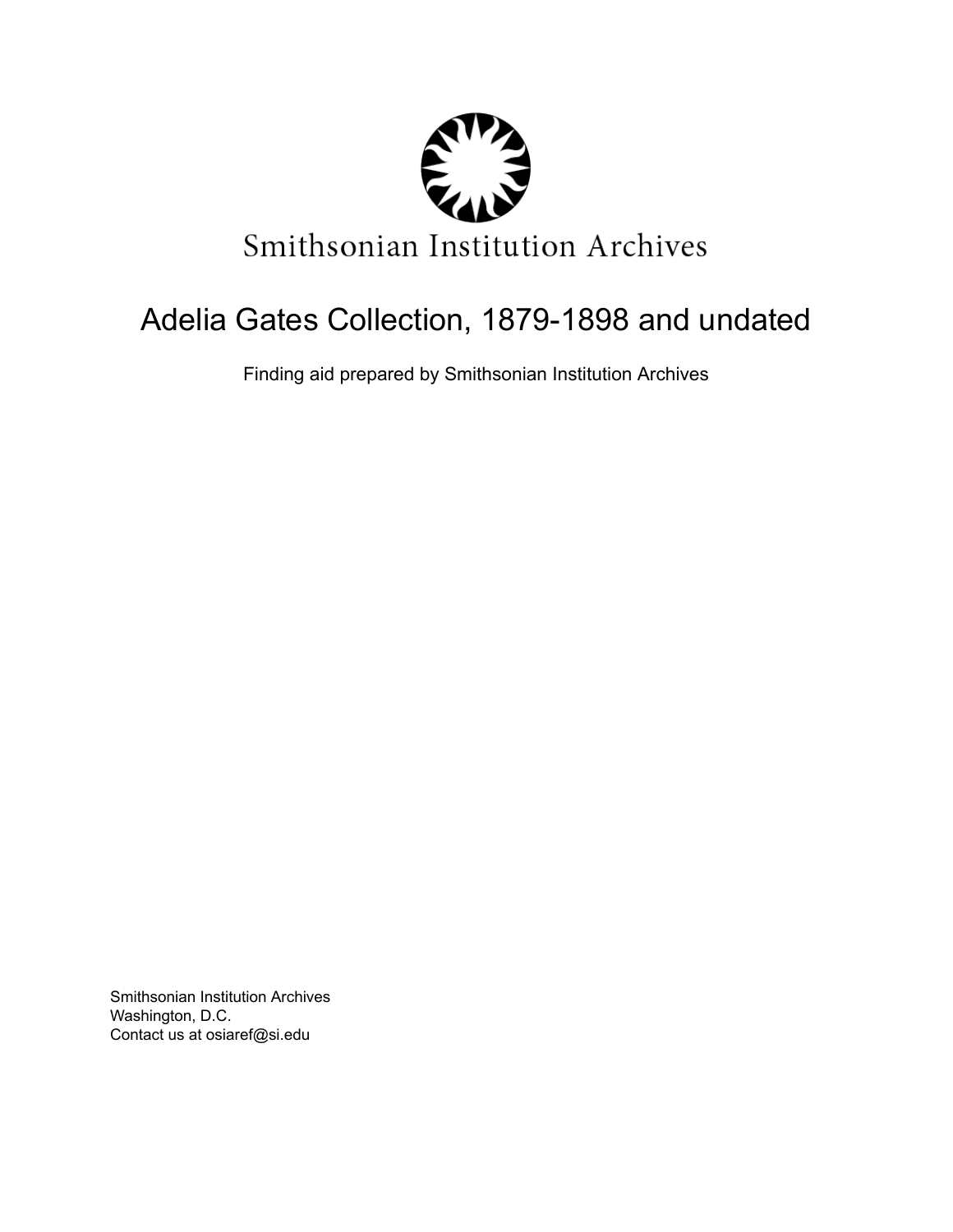## **Table of Contents**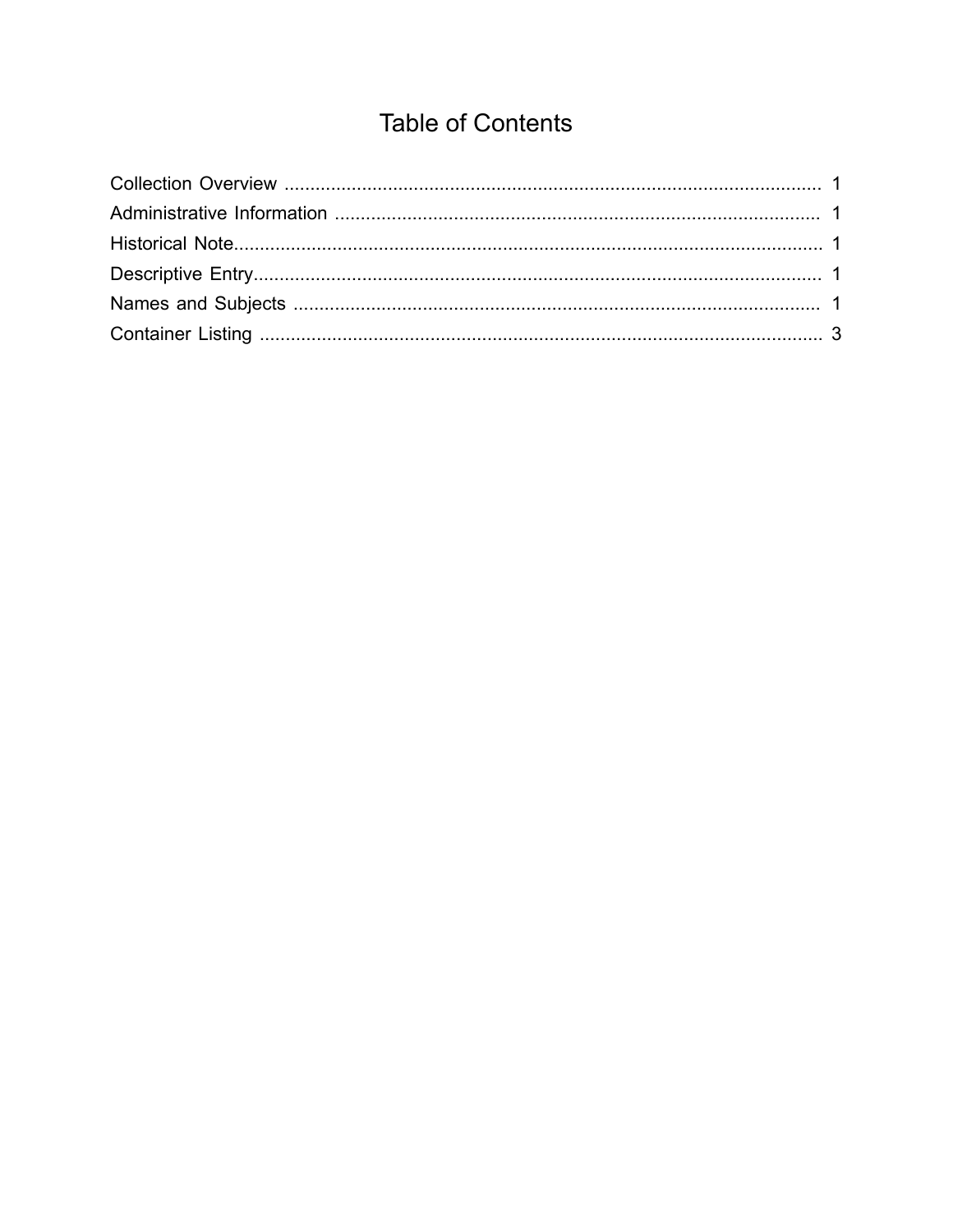| <b>Repository:</b> | Smithsonian Institution Archives, Washington, D.C., osiaref@si.edu |  |
|--------------------|--------------------------------------------------------------------|--|
| Title:             | Adelia Gates Collection                                            |  |
| Identifier:        | Record Unit 7312                                                   |  |
| Date:              | 1879-1898 and undated                                              |  |
| Extent:            | 3.07 cu. ft. (2 document boxes) (3 16x20 boxes)                    |  |
| Creator::          | Gates, Adelia                                                      |  |
| Language:          | English                                                            |  |

#### <span id="page-2-0"></span>**Collection Overview**

#### <span id="page-2-1"></span>**Administrative Information**

#### Prefered Citation

Smithsonian Institution Archives, Record Unit 7312, Adelia Gates Collection

#### <span id="page-2-2"></span>Historical Note

Adelia Gates (circa 1820-1912) was born in the Susquehanna Valley of New York State. At age sixteen she taught in a country school, and later worked in the cotton mills at Lowell, Massachusetts. Gates attended Antioch College when she was in her thirties, but had to leave after two years because of poor health. At the age of fifty, Gates was taught how to paint flowers by Madame Vouga in Geneva, Switzerland.

#### <span id="page-2-3"></span>Descriptive Entry

This collection consists of 327 watercolors of flowers painted by Adelia Gates. It represents a fragment of a collection of 502 Gates watercolors donated to the Smithsonian by Eleanor Lewis in 1913. Approximately 175 watercolors are missing. The paintings cover a wide range of native and exotic plants and a majority of the studies were made in California, Algeria, and Italy. Also included is an alphabetic index to the paintings, arranged by genus. Some of the watercolors include annotations by Sara Allen Plummer Lemmon, a California botanist who received art lessons from Gates.

#### <span id="page-2-4"></span>Names and Subject Terms

This collection is indexed in the online catalog of the Smithsonian Institution under the following terms: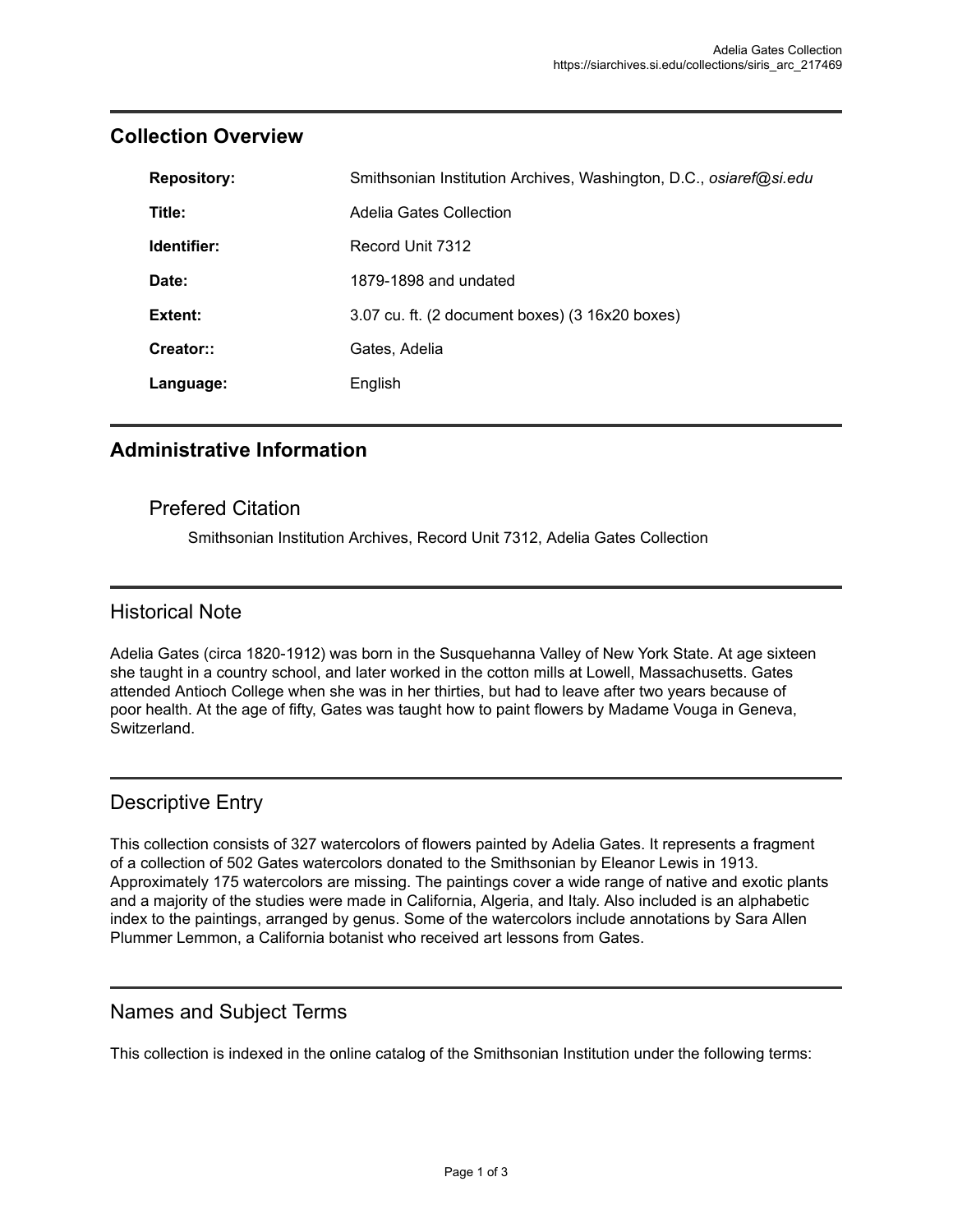Subjects:

Botany Flowers Watercolor painting

Types of Materials:

Art objects Manuscripts

Names:

Antioch College Gates, Adelia Lemmon, Sara Allen Plummer, 1836-1923 Lewis, Eleanor Vouga, Mme